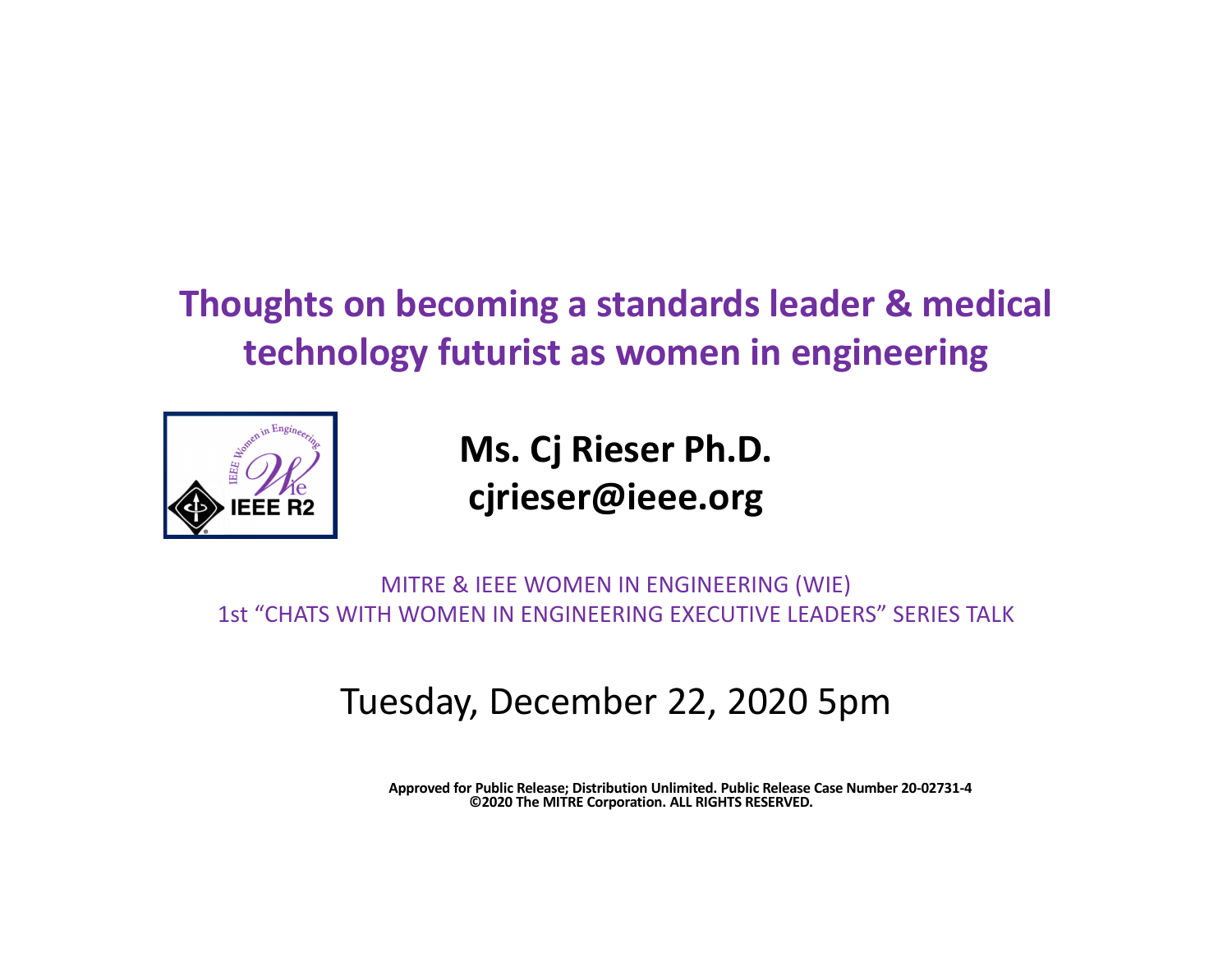

> **Ms. Cj Rieser Ph.D. cjrieser@ieee.org**

# Abstract

IEEE community engagement approaches leveraging diversity can increase leadership opportunities for all women to impact future technical standards. Inclusive engineering in medicine technical standards are essential for better health care delivery needed for human flourishing. Interactions between humans and technology can vary widely based on social aspects and creative innovation. Standards help guide how one partners with and interacts with others as part of human systems or how a technical system works or interoperates. Equipoise between interoperability, privacy, and security is encouraged while interacting with human and technical systems by defining inclusive standards. It is essential thus to formulate standards with as comprehensive a worldview as possible aware of the spectrum of human identity. Modern medical analytic automation in learning health systems should avoid intentionally or unintentionally incorporating bias. The IEEE P2795 shared analytics standard adopts an inclusive architecture and handshake approach to metadata design of health analytic exchange networks.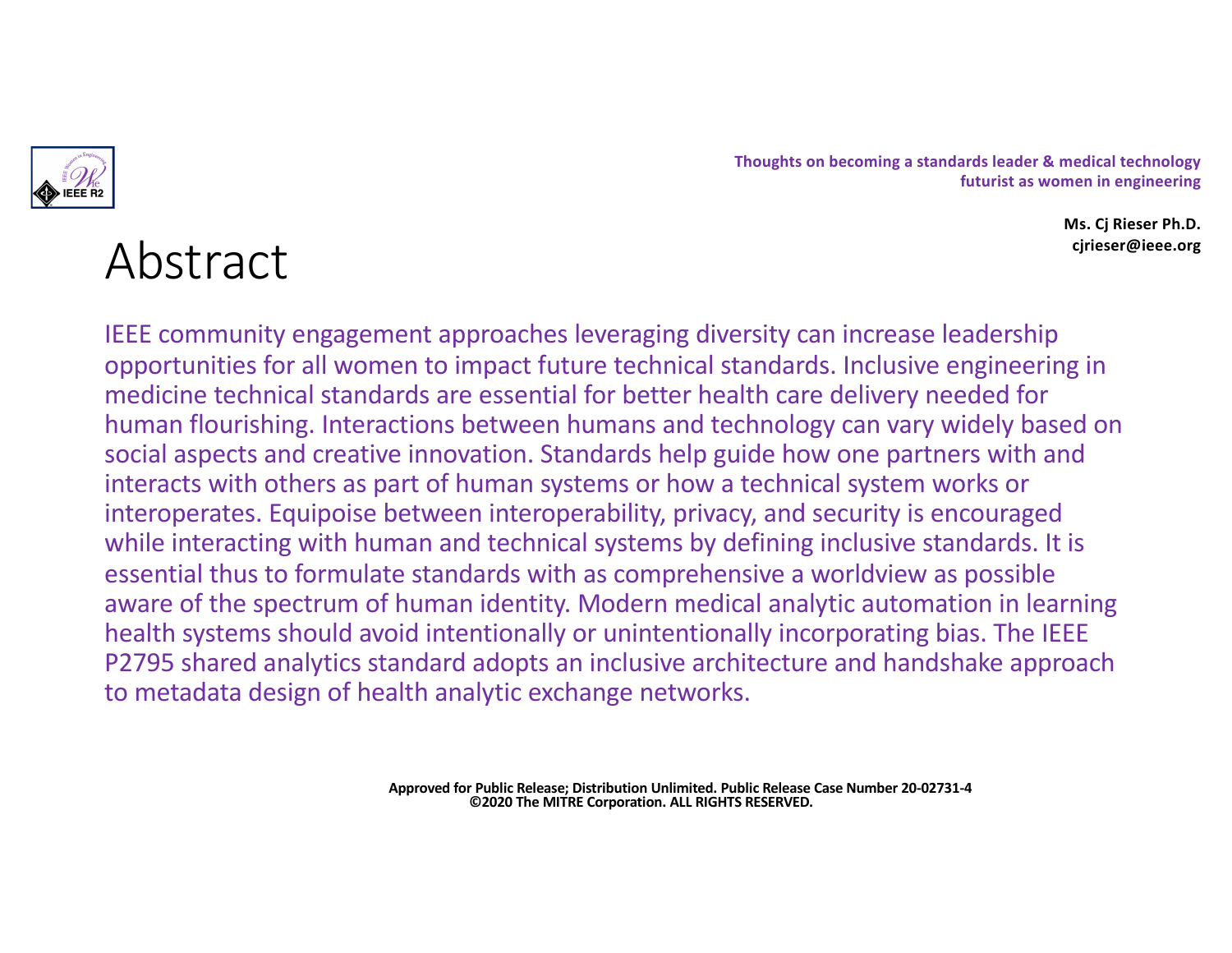

> **Ms. Cj Rieser Ph.D. cjrieser@ieee.org**

IEEE community engagement approaches leveraging diversity will increase leadership opportunities for all women to impact future technical standards.

Inclusive engineering in medicine technical standards are essential for better health care delivery.

Interactions between humans and technology can vary widely based on social aspects and creative innovation.

Standards help guide how one partners with and interacts with others as part of human systems or how a technical system works or interoperates.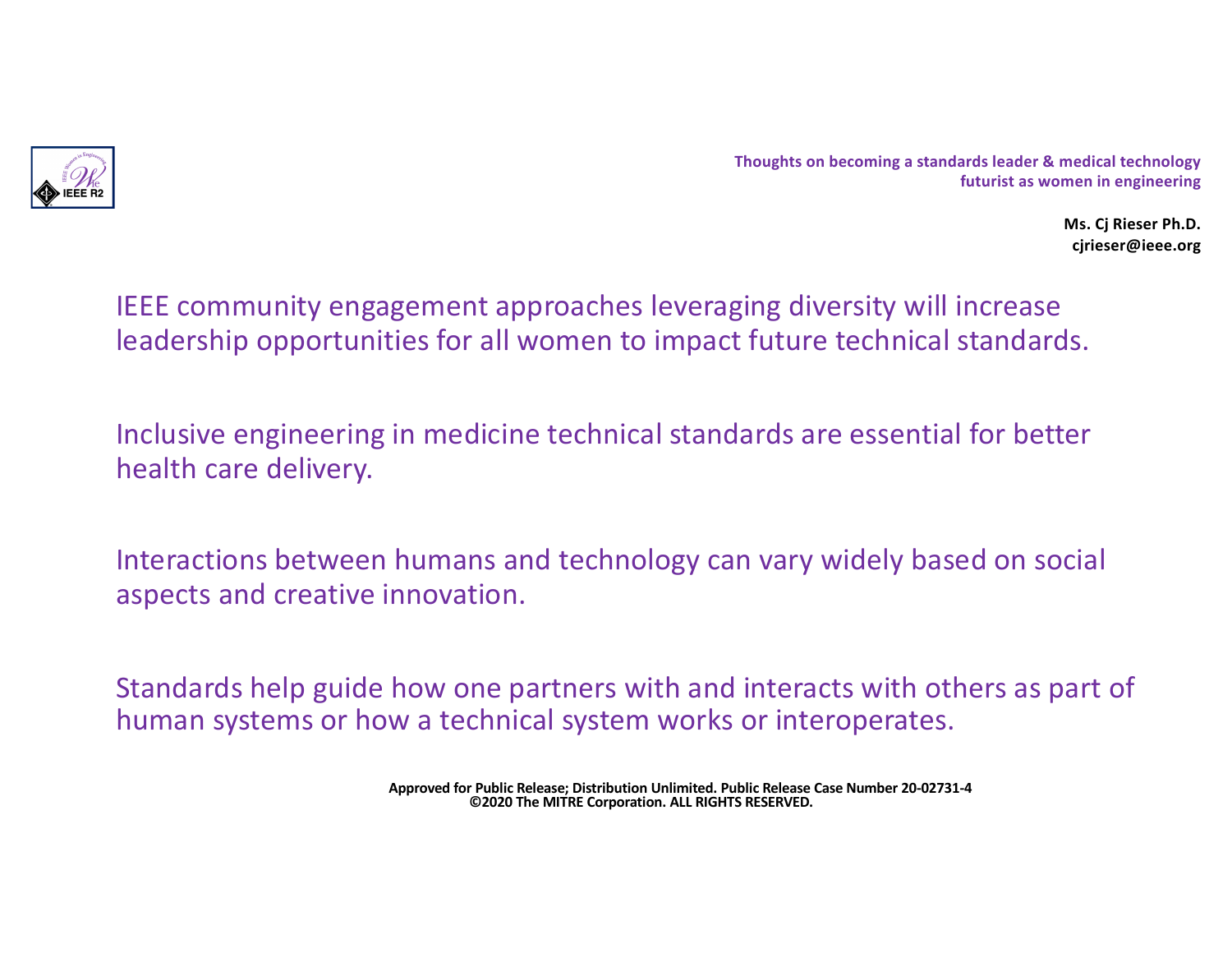

> **Ms. Cj Rieser Ph.D. cjrieser@ieee.org**

Equipoise between interoperability, privacy, and security is encouraged while interacting with human and technical systems by defining inclusive standards.

It is essential thus to formulate standards with as comprehensive a worldview as possible aware of the spectrum of human identity. Modern medical analytic automation in learning health systems should avoid intentionally or unintentionally incorporating bias.

The IEEE P2795 shared analytics standard adopts an inclusive architecture and handshake approach to metadata design of health analytic exchange networks.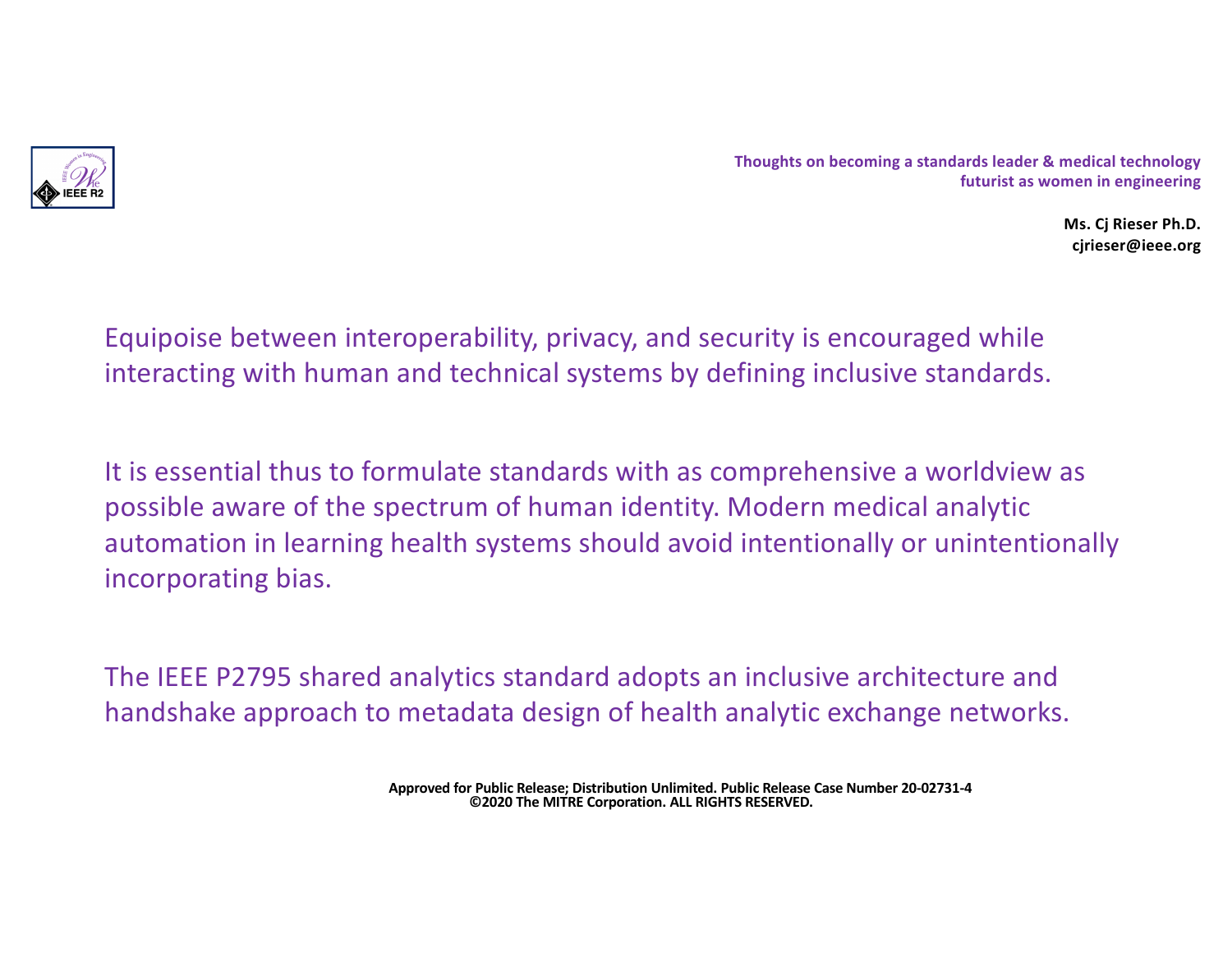

> **Ms. Cj Rieser Ph.D. cjrieser@ieee.org**

In 2014 several academic medical centers identified a need to share predictive analytics across secure and unsecured networks during an International Society for Complex Acute Illness meeting.

Innovative research and development efforts were initiated between MITRE and the University of Virginia (UVA) Health system to develop an environment to support community discovery of signatures of illness for infants, leading to a vibrant partnership the past five years.

The essence of the challenge which was initially explored by MITRE and UVA in a 2015 International Clinical Analytics Summit was to be as inclusive of patient cohorts and novel analytic approaches as possible.

In 2016 a summit commenced at UVA hosted jointly with MITRE and health care leaders from the state of Virginia that explored enterprise challenges in health data analytics.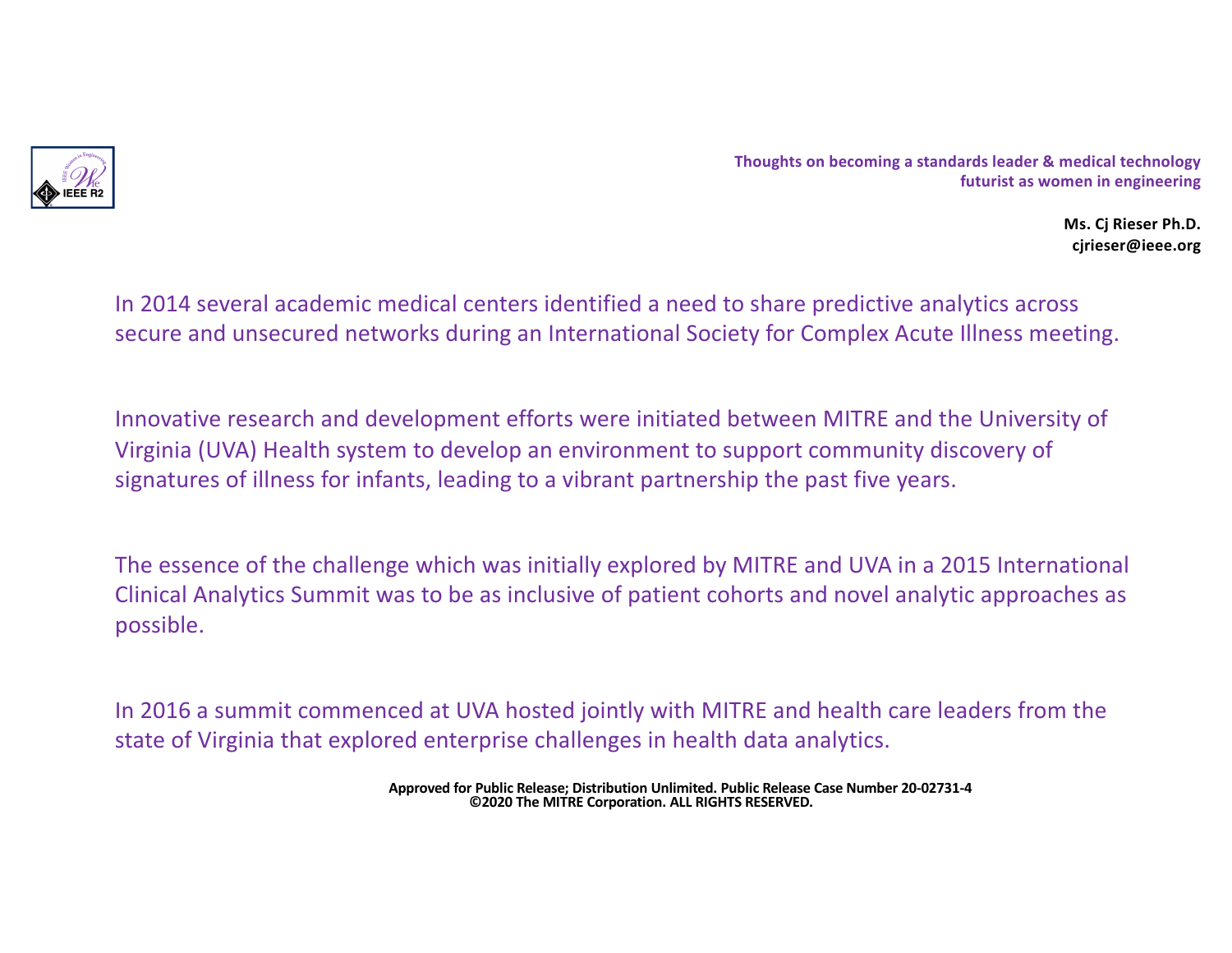

> **Ms. Cj Rieser Ph.D. cjrieser@ieee.org**

Such an approach enabled creative approaches to emerge from around the country through multiple shared analytics summits in 2017 and 2018 which included learning labs inclusive of engineers and clinicians.

These summits explored simulated use of prototypical shared analytics architectures developed by MITRE and tested with UVA Health and their academic partners from around the nation.

Insights from these experimental exercises studying human technical interfaces allowed nuances and even cultural and enterprise approaches to be studied from various parts of the nation's research enterprise across university health systems from coast to coast.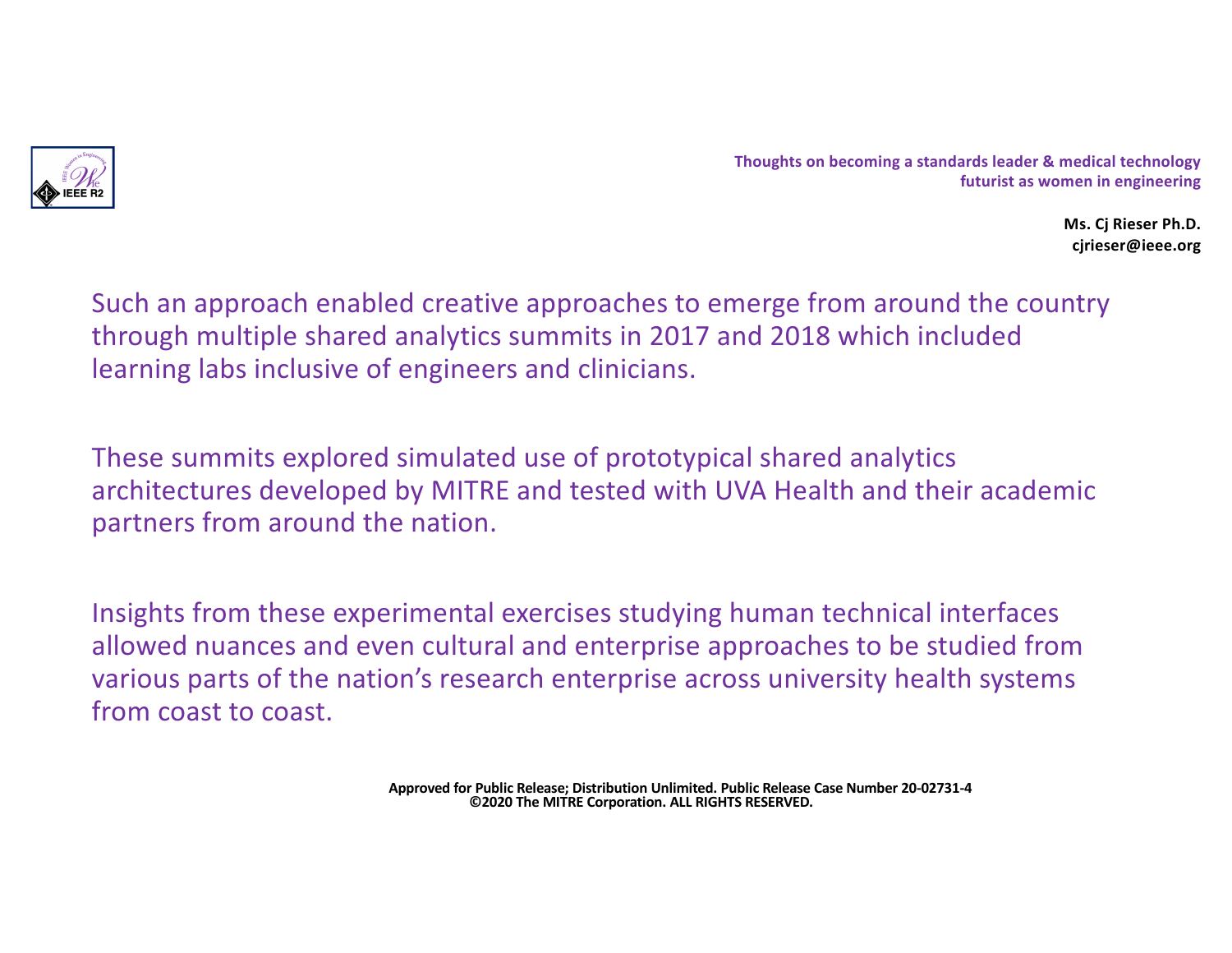

> **Ms. Cj Rieser Ph.D. cjrieser@ieee.org**

Insights from the clinical collaborations provided led to a working group founded by military, veteran, and civilian government sponsors along with academia and industry.

That working group led to a Project Authorization Request (PAR) submitted to the IEEE engineering in medicine and biology society (EMBS) initiating a global working group called SHARE (Sharing Health Analytics in Remote Environments) that kicked off in 2019 to develop the IEEE P2795 Standard for Shared Analytics Across Secure and Unsecured Networks.

This standard identifies the requirements for using shared analytics over secured and unsecured networks, including for telehealth.

It establishes a consistent method of using an overarching interoperability framework to utilize disparate smart connected care data systems for analytic purposes without an analytic user having explicit access to or sharing the data within these systems.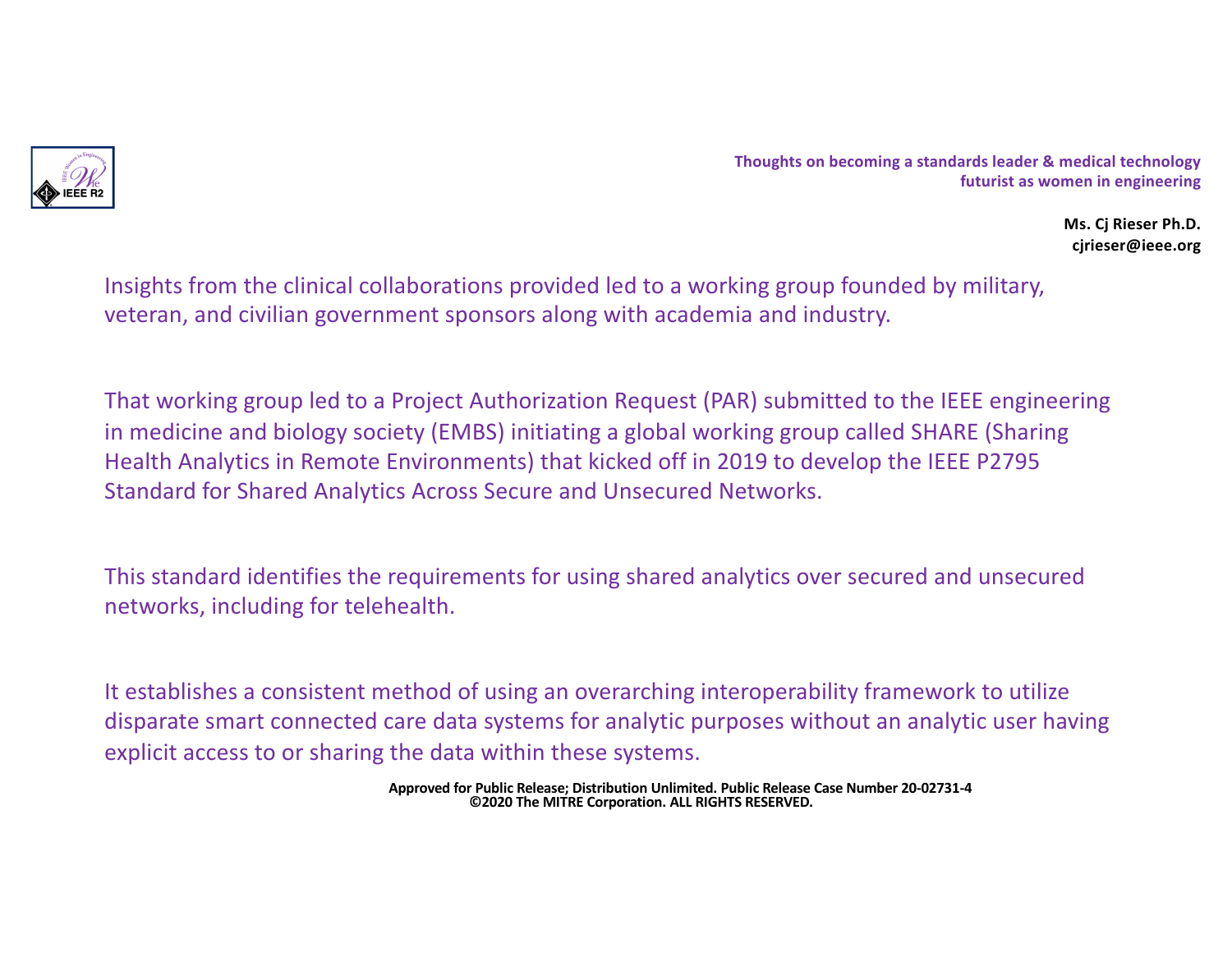

> **Ms. Cj Rieser Ph.D. cjrieser@ieee.org**

The IEEE P2795 metadata design for health analytic exchange networks envisions a standardized four-part handshake allowing analytic providers to make trusted inquiries regarding the available data model and processing architecture, suggest appropriate analytics based on that inclusive request, allow data sources to vet such analytics, and thus provide appropriate privacy preserving responses.

Such privacy preserving distributed processing architectures are essential in this time of global data privacy regulations and allow analysis to be inclusive of the data space as it actually is, including diverse ever evolving models representing the intersectional health analytic and clinical needs of cohorts locally or globally.

Together, community engagement approaches leveraging diversity within the IEEE Women In Engineering (WIE) society and beyond can increase leadership opportunities for all women to impact future technical standards like IEEE P2795, which hopefully will help humans flourish in the future.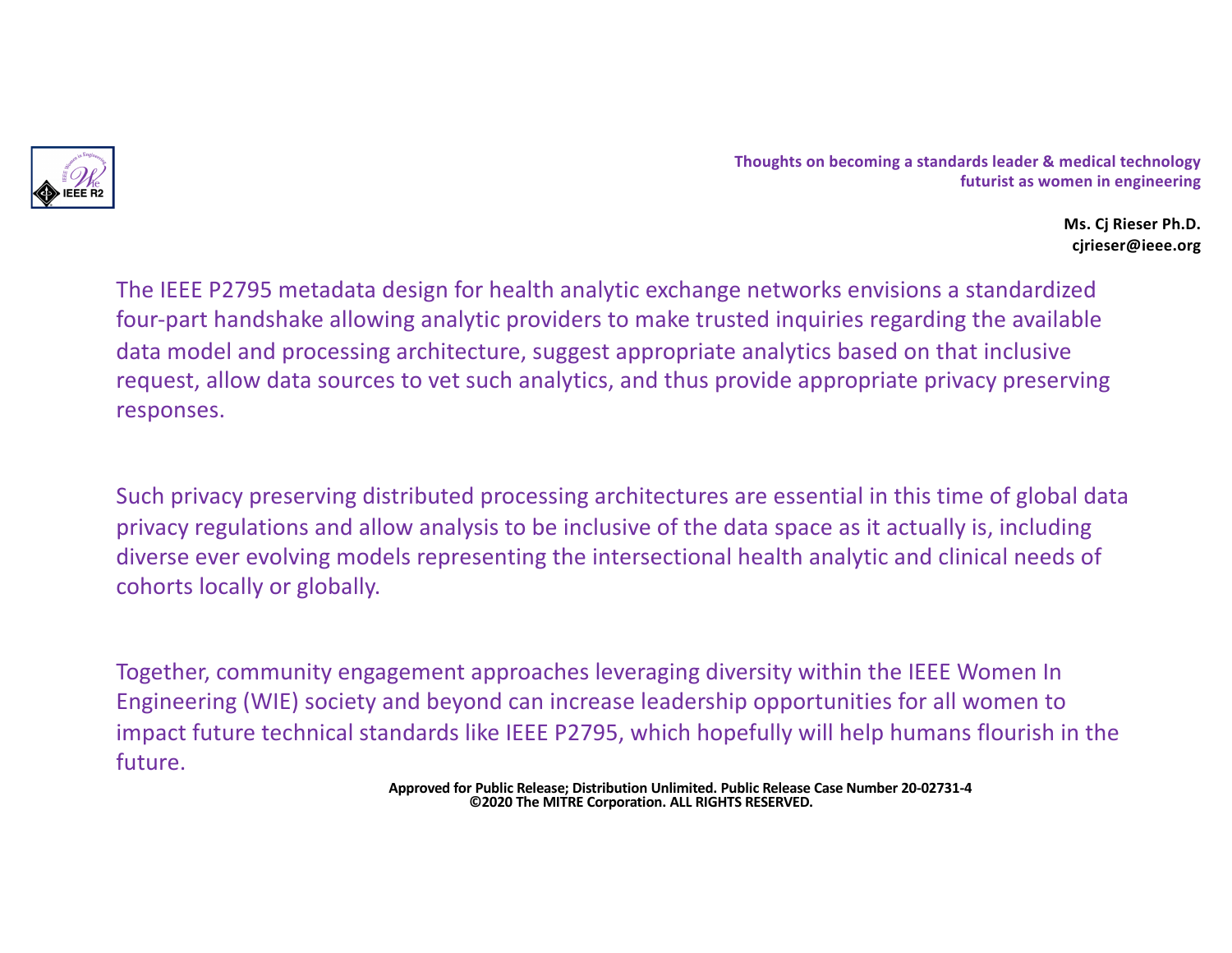

> **Ms. Cj Rieser Ph.D. cjrieser@ieee.org**

## Why Standardize how to Share Analytics and Portable Data Models?

- Shared analytics allows for big data approaches across providers, without breaking rules of privacy
- Standardization of shared analytics would allow many organizations to participate in a distributed analytics network independent from each node's individual architecture

**Standardized non-proprietary approaches to enable health IT products to provide privacy preserving analytic interoperability are needed … driving the need for IEEE P2795 compliant meta-data allowing trusted analytic exchange**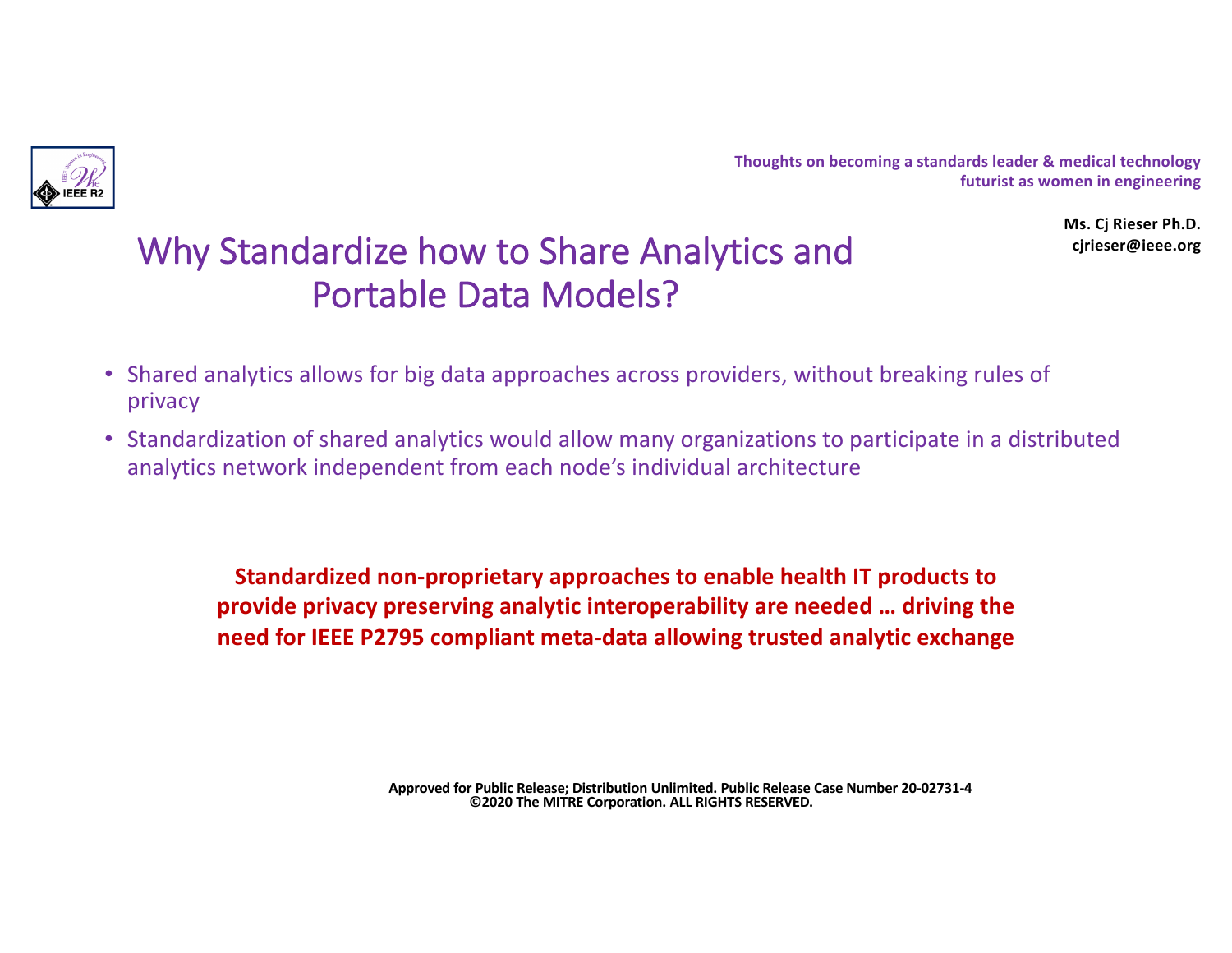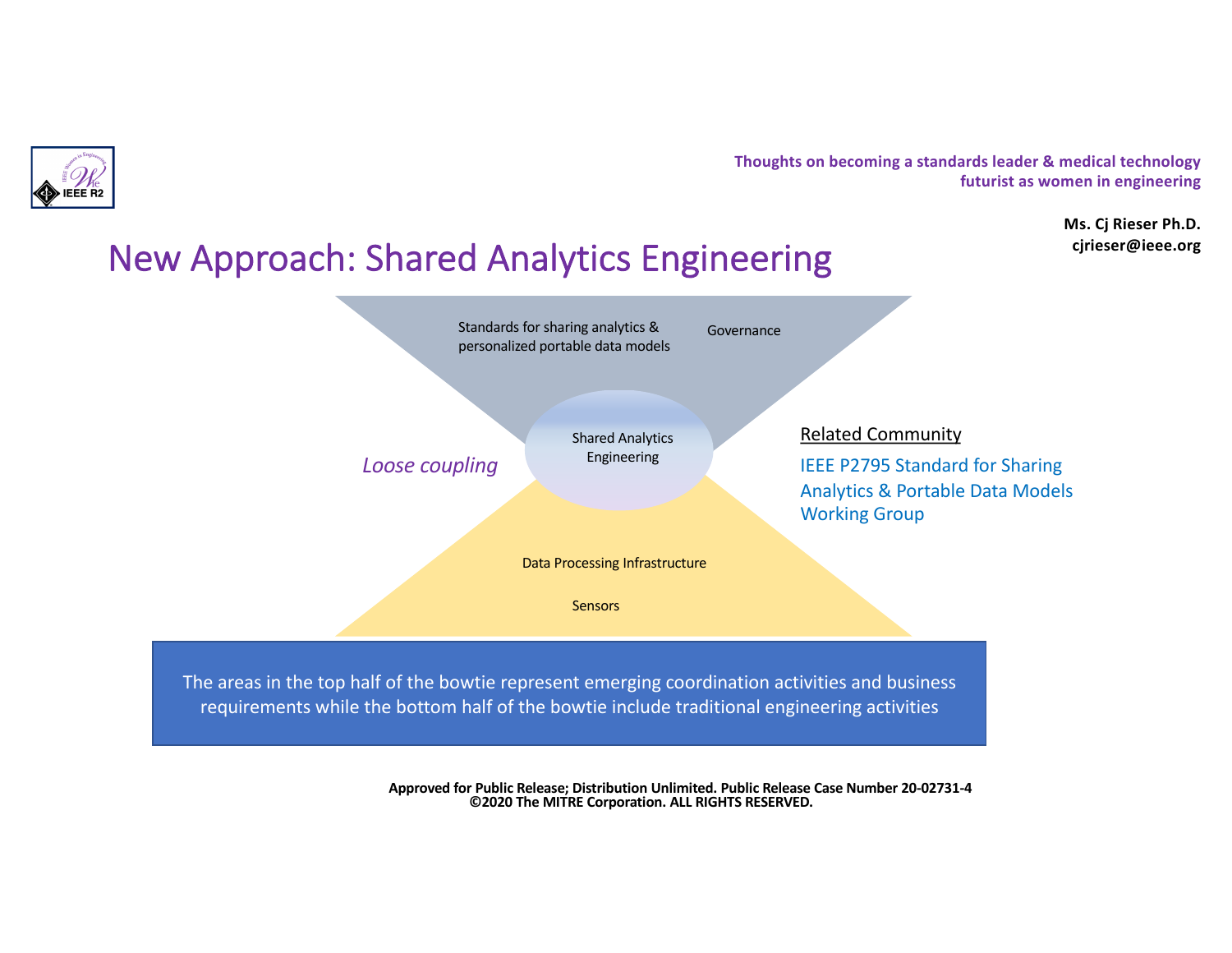

**Ms. Cj Rieser Ph.D. cjrieser@ieee.org**

### Envisioned Transitions of Care Enabled by Sharing Analytics and Portable Data Models

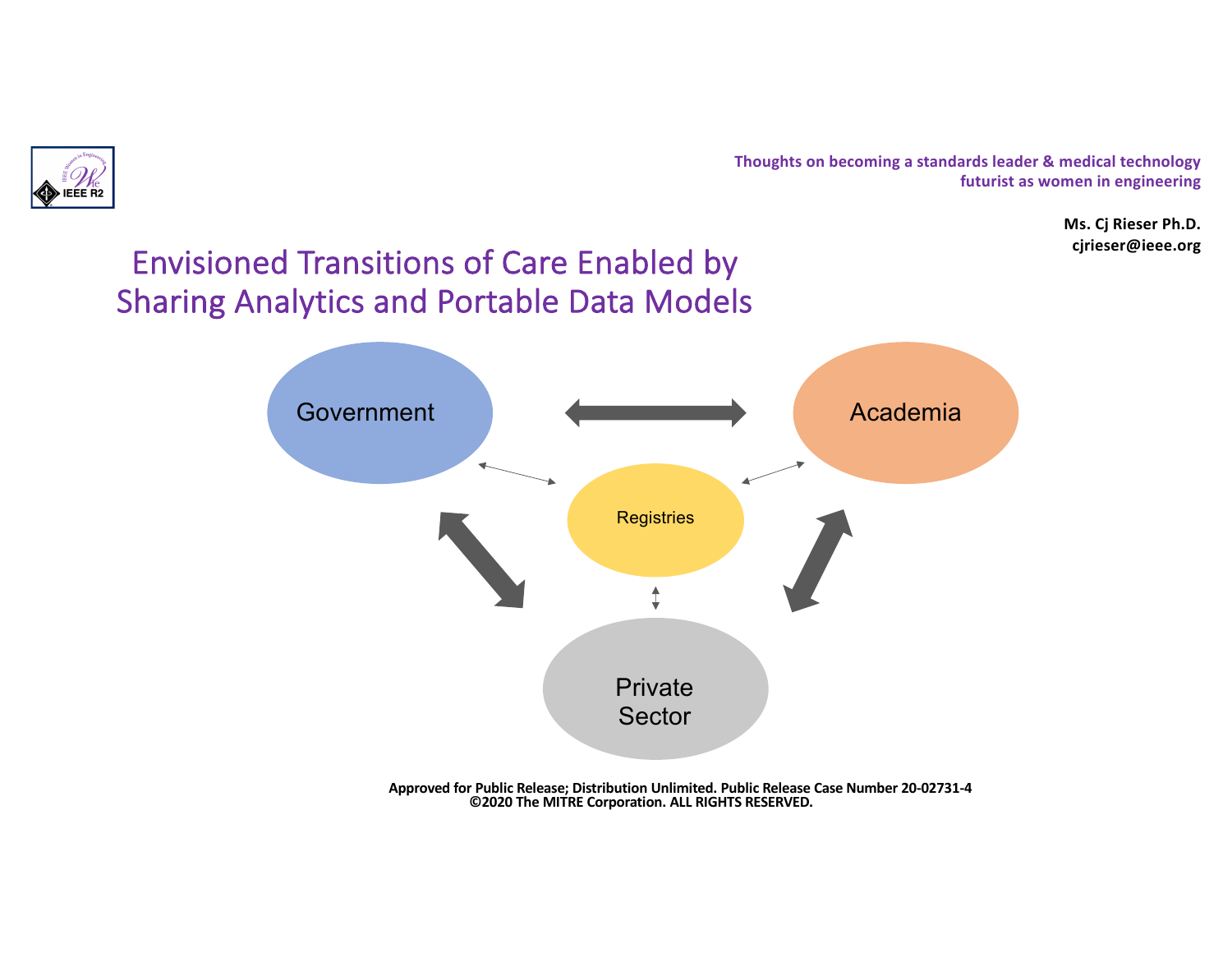

**Ms. Cj Rieser Ph.D. cjrieser@ieee.org**

### Proposed Four Step IEEE P2795 Analytic Exchange

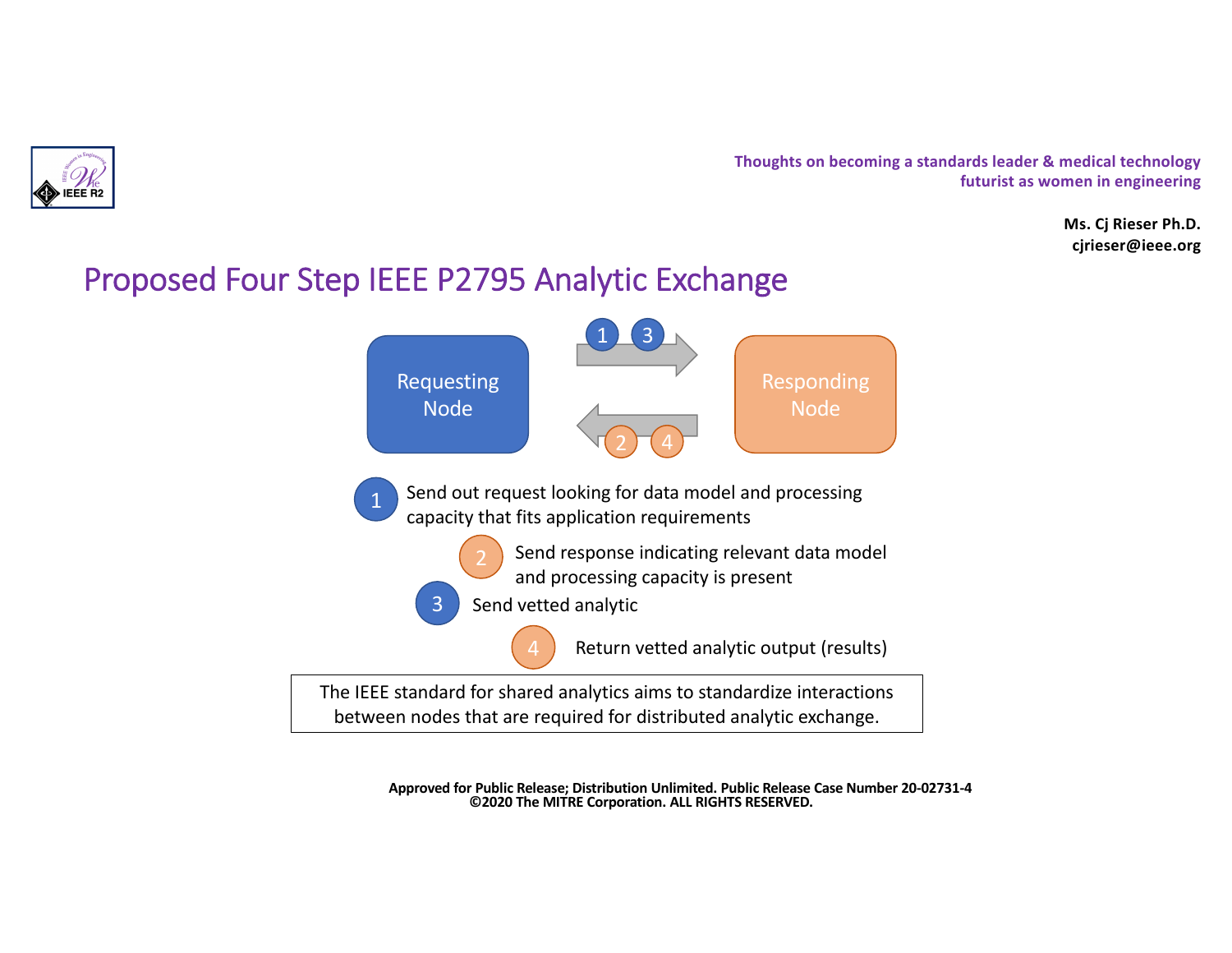



**Approved for Public Release; Distribution Unlimited. Public Release Case Number 20-02731-4 ©2020 The MITRE Corporation. ALL RIGHTS RESERVED.**

**Ms. Cj Rieser Ph.D. cjrieser@ieee.org**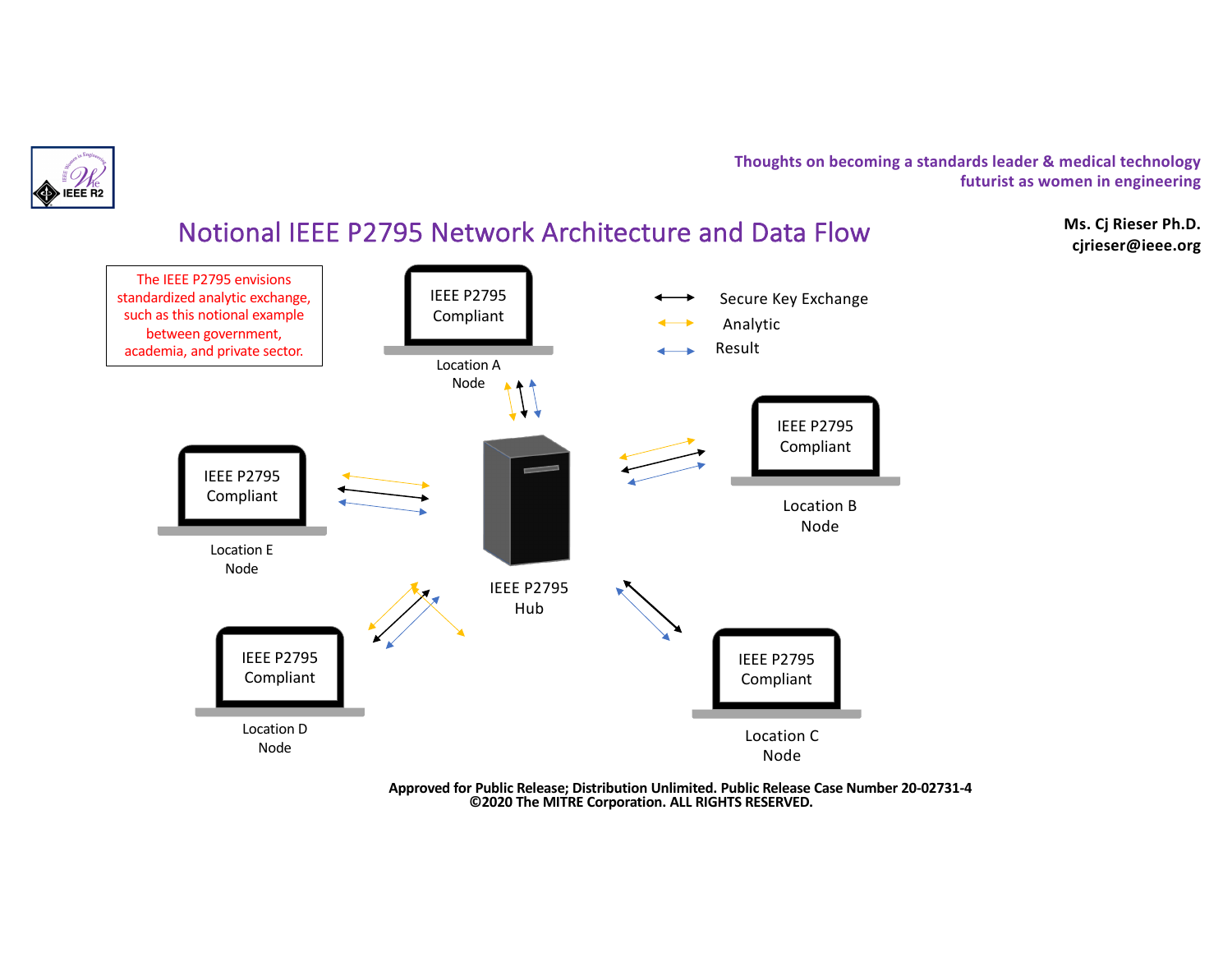

**Ms. Cj Rieser Ph.D. cjrieser@ieee.org**

#### IEEE P2795 shared analytic and portable data model standard use cases and workflows